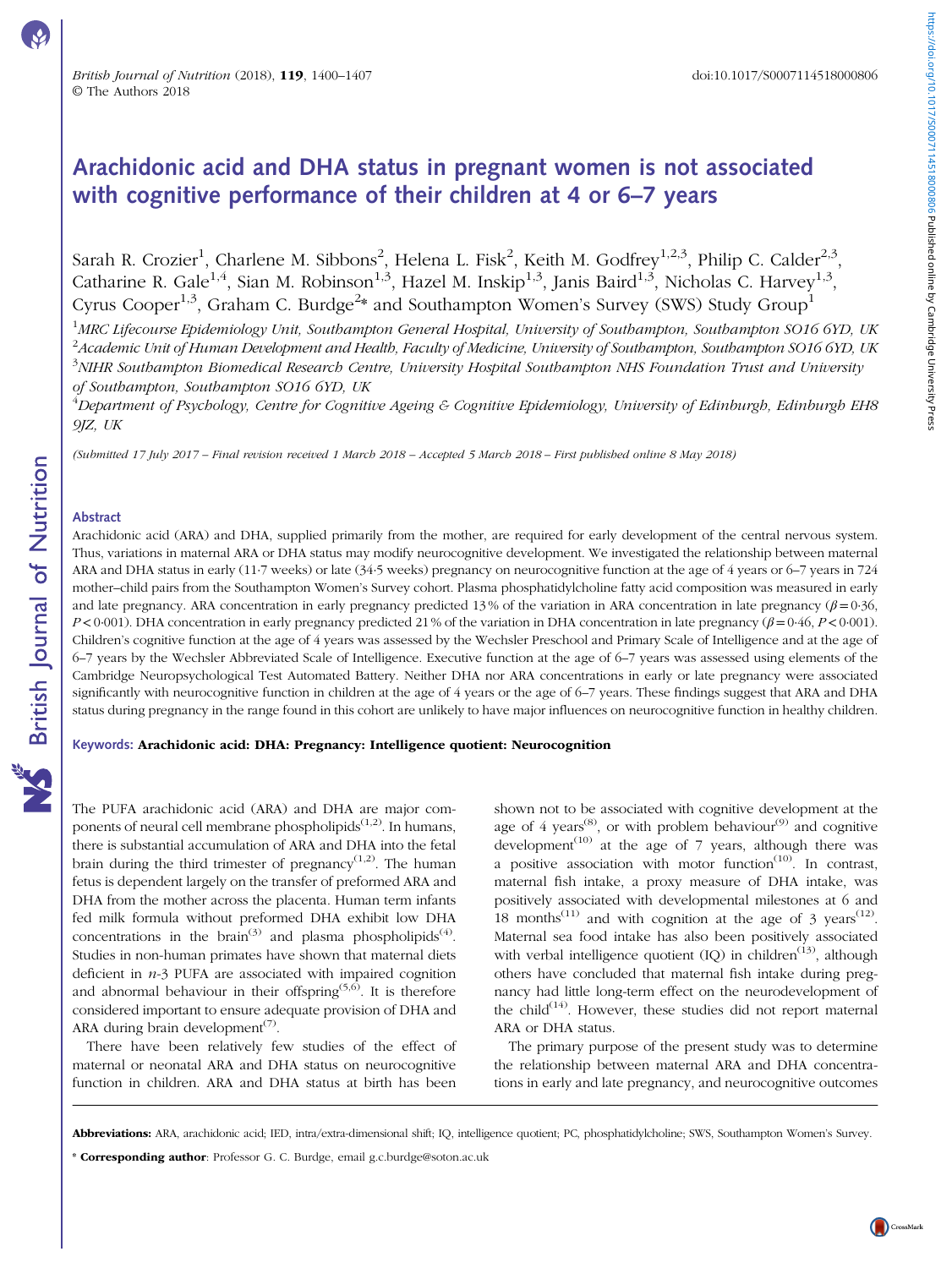https://doi.org/10.1017/50007114518000806 Published online by Cambridge University Press https://doi.org/10.1017/S0007114518000806 Published online by Cambridge University Press

in their children at the age of 4 years or at the age of 6–7 years. PUFA concentrations were measured at two time points in gestation because DHA concentration increases physiologically from mid pregnancy<sup>([15](#page-6-0)–[17\)](#page-6-0)</sup> owing to adaptions to maternal hepatic phospholipid<sup>([18](#page-6-0))</sup> and PUFA metabolism<sup>[\(19](#page-6-0))</sup>. We also tested the relationship between the change in ARA and DHA status during pregnancy, as a surrogate measure of the mother's capacity to adapt her PUFA metabolism, and neurocognitive function in children.

### Methods

### Ethical statement

The Southampton Women's Survey (SWS) was approved by the Southampton and South West Hampshire Local Research Ethics Committee (307/97, 153/99w, 005/03/t and 06/Q1702/104), and all participants gave written informed consent.

### Study sample

The SWS is a prospective cohort study of the impact of the early life environment on patterns of health throughout the life course in which the diet, body composition, physical activity and social circumstances of non-pregnant women aged 20–34 years living in the city of Southampton, UK, were characterised<sup>([20](#page-6-0))</sup>. Women were recruited through primary healthcare practices across the city between April 1998 and December 2002. Women who subsequently became pregnant with singleton fetuses were followed up throughout pregnancy; detailed interviews were conducted at 11 and 34 weeks of gestation, when blood samples were collected for fatty acid analysis after an overnight fast. The growth and development of the SWS children were assessed during infancy and childhood.

A total of 3158 women became pregnant and delivered a liveborn singleton infant within the study period (online Supplementary Fig. S1). Eight infants died in the neonatal period. Subsets of children were followed up at the age of 4 years and at the age of 6–7 years. A total of 1207 offspring had data collected about cognitive development at the age of 4 years or at the age of 6–7 years. In all, 724 mothers did not have exposure data on plasma phosphatidylcholine (PC) fatty acid composition, leaving an analysis sample of 724 mother–child pairs. Of these, 584 gave blood samples in early pregnancy and 331 gave blood samples in late pregnancy. A total of 191 women provided blood samples in early pregnancy (median 11·7 (interquartile range (IQR) 11·4, 12·2) weeks), before the start of the physiological increase in plasma PC DHA concentration<sup>[\(15](#page-6-0))</sup> and in late (median 34·5 (IQR 34·2, 34·8) weeks) pregnancy, corresponding to maximum plasma PC DHA concentration<sup> $(15)$ </sup>. Details of mothers' educational attainment (defined in six groups according to highest academic qualification) were obtained at the pre-pregnancy interview. Height was measured with a portable stadiometer (Harpenden; CMS Weighing Equipment Ltd) to the nearest 0·1 cm with the head in the Frankfort plane. Weight was measured using calibrated electronic scales (Seca) to the nearest 0·1 kg (after removal of shoes and heavy clothing or jewellery). These measurements were

used to calculate BMI. Among women who became pregnant, smoking status was ascertained. Maternal IQ was assessed when her children were aged 4 years and 6–7 years using the Wechsler Abbreviated Scale of Intelligence (WASI).

# Maternal sample collection and plasma fatty acid composition

Venous blood samples were collected into tubes containing lithium heparin in early and late pregnancy. Plasma was separated from cells by centrifugation and stored at −80°C. Plasma PC fatty acid composition was measured essentially as described $(21)$  $(21)$ . In brief, frozen plasma (0·8 ml) was thawed, dipentadecanoyl PC (100 µg) internal standard was added and total lipids were then extracted with chloroform and methanol. Lipid extracts were dried under  $N_2$ , dissolved in chloroform  $(1.0 \text{ ml})$  and applied to a BondElut aminopropylsilica cartridge (100 mg) (Agilent Technologies). Unbound lipids were removed by washing with chloroform, and PC was then eluted with chloroform–methanol (60:40, v/v). Purified PC was dissolved in toluene, and fatty acid methyl esters (FAME) were synthesised by heating at 50°C in the presence of methanol containing  $2\%$  (v/v) sulphuric acid. FAME were recovered with hexane and resolved on a BPX-70 fused silica capillary column  $(32 \text{ m} \times 0.25 \text{ mm} \times 25 \text{ µm}$ ; SGE Analytical Science) using an Agilent 6890 gas chromatograph equipped with flame ionisation detection (Agilent Technologies Ltd). The concentrations of ARA and DHA were calculated from the ratio of their peak areas to the peak area of the internal standard, multiplied by the amount of standard and corrected for the volume of plasma extracted.

### Assessment of cognitive function in children

IQ was assessed at age 4 years using the Wechsler Preschool and Primary Scale of Intelligence  $(WPPSI)^{(22)}$  $(WPPSI)^{(22)}$  $(WPPSI)^{(22)}$  and at age 6–7 years using the WASI<sup>[\(23](#page-7-0))</sup>. Executive functioning was tested at the age of 6–7 years using the Cambridge Neuropsychological Test Automated Battery (CANTAB®), with four specific tests and outcomes chosen based on the published literature: these were (1) delayed matching to sample (DMS) (i) total correct, to test visual working memory; (2) intra/extradimensional shift (IED), (ii) total errors, (iii) adjusted errors, and (iv) stages completed, to test rule learning and cognitive flexibility through efficiency of completing the test, (3) Spatial Span (SSP) length, to test working memory), and (4) Information Sampling Task (IST), (vi) pre-extradimensional shift errors, (vii) extradimensional shift errors and (viii) adjusted IED total errors, to test impulsivity and decision making<sup>[\(24\)](#page-7-0)</sup>.

### Statistical analysis

Children's IQ was the primary study outcome for which we calculated the statistical power of the analysis. In all, 260 participants had IQ measured at 4 years; of these, 146 participants had measures of early pregnancy fatty acid status and 253 had measures of late pregnancy fatty acid status. As these were all the participants in the SWS cohort with these measurements, further data collection is not feasible. Consequently, we have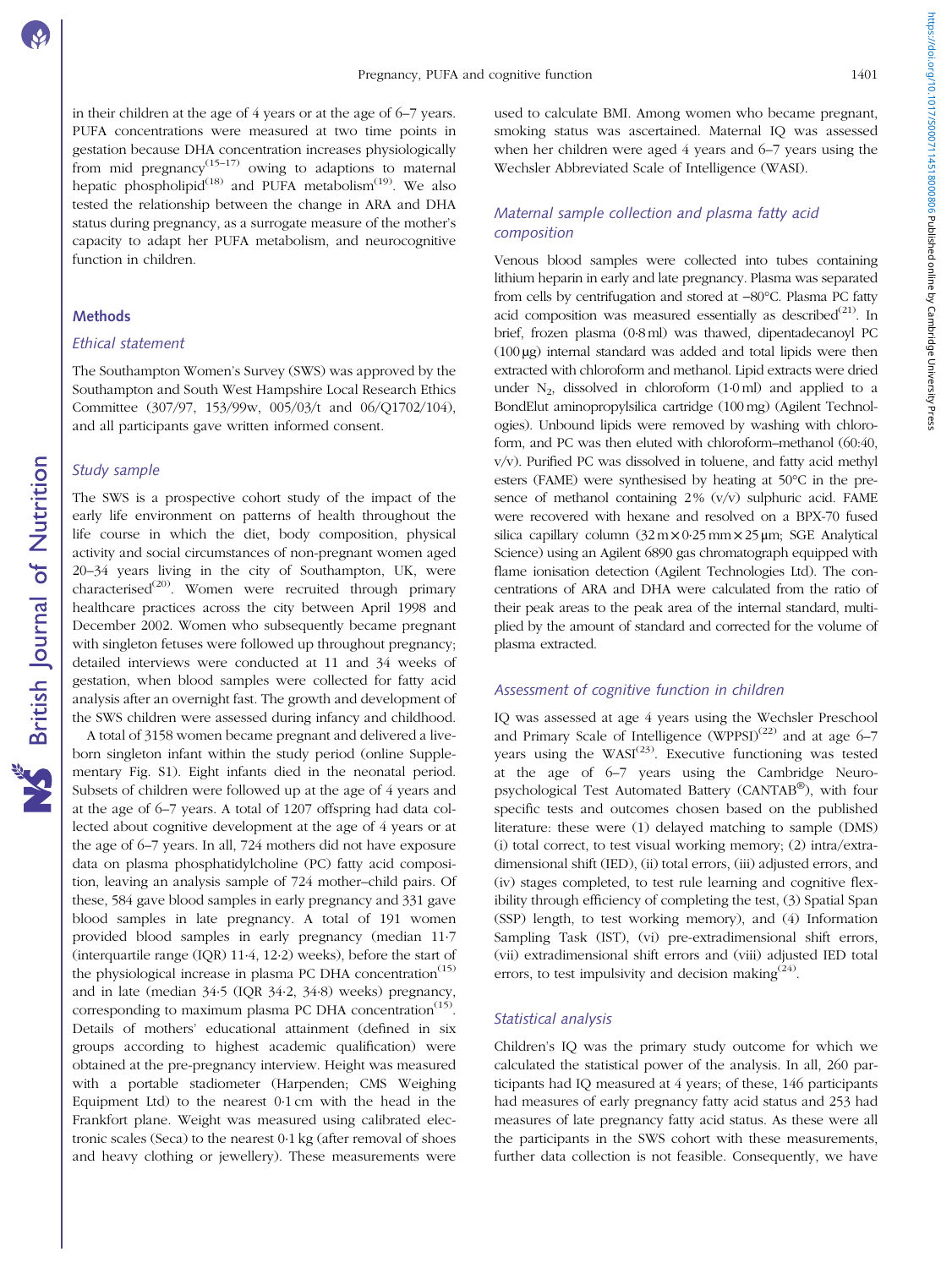determined minimally detectable effect sizes. Our calculations show that these numbers have 80 % power to detect regression coefficients of 2·9 and 2·2 at a 5 % significance level, in early and late pregnancy, respectively. Thus, we had sufficient numbers to detect a change in IQ of 2·9 (or 2·2) points for each standard deviation change in maternal fatty acid status. An increase in IQ of 2·9 or 2·2 points equates to a change in the distribution of IQ in a favourable direction of approximately 0·2 of a standard deviation (based on the standard deviation at age 4). This difference in IQ would have only a modest impact at an individual level. However, according to Rose's theory of prevention<sup>([25\)](#page-7-0)</sup>, a shift in the population mean IQ of that magnitude would potentially have a marked effect on cognitive ability in that population as it would prevent many individuals from having cognitive problems.

Summary statistics are presented as means and standard deviations or medians and IQR for continuous variables and percentages for categorical variables.  $t$  Tests (for normally distributed continuous variables), Mann–Whitney U tests (for non-normally distributed continuous variables) and  $\chi^2$  tests (for categorical variables) were used to compare the distributions of characteristics between omnivores and vegetarians. Maternal ARA and DHA levels, and changes in DHA and ARA concentrations in both early and late pregnancy, were log-transformed to normality before analysis. To assist with their interpretation, these logged variables were standardised so that the variables have an sp of 1. Maternal BMI was also log-transformed before analysis. Additional analyses used maternal ARA and DHA without transformation.

IED pre-extra-dimensional shift (EDS) errors, IED EDS errors and IED total errors (adjusted) were all transformed using Fisher–Yates transformations<sup> $(26)$  $(26)$ </sup>, so the resulting variable has sp units. It was not possible to transform IED total errors (stage 1), IED total errors (stage 8) and IST mean probability correct, and thus these were divided into five groups. Similarly, the IED stages completed was grouped into four groups (five groups were inappropriate here owing to the distribution of responses). It was not necessary to transform DMS total correct or SSP span length, and thus these are in original units.

Linear regression models were fitted to assess the association between dietary exposures and cognitive development outcomes. Models were fitted unadjusted and adjusted for confounders. We used the directed acyclic graph (DAG) approach<sup> $(27)$  $(27)$  $(27)$ </sup> to select suitable confounders (online Supplementary Fig. S2). This approach provides a robust and objective means of identifying confounders in observational studies. DAG are specified before data analysis based on prior knowledge. A graphical representation of causal effects between variables is generated in order to identify a set of variables that should be adjusted for in a multivariate analysis to minimise confounding bias $^{(27)}$  $^{(27)}$  $^{(27)}$ . The confounders identified by the DAG for the association between maternal fatty acid status and childhood cognitive development were maternal BMI, maternal IQ, maternal education and maternal smoking. In addition, all models were adjusted for maternal BMI, maternal IQ and maternal smoking and for child's sex, and in the case of the CANTAB outcomes, age (the WASI and WPSSI outcomes are already adjusted for age), in order to improve the precision of the models.

### **Results**

## Phosphatidylcholine arachidonic acid and DHA concentrations in pregnant women

Maternal ARA concentration was 34 % lower in late pregnancy  $(P= 0.004)$  than in early pregnancy [\(Table 1](#page-3-0)). DHA concentration was 32 % lower in late pregnancy than in early pregnancy, although this did not reach statistical significance ([Table 1](#page-3-0)). Maternal ARA and DHA concentrations in early pregnancy were significantly correlated with their concentrations in late pregnancy (both  $P < 0.001$ ) such that ARA concentration in early pregnancy predicted 13 % of the variation in ARA concentration in late pregnancy ( $\beta$ =0·36), and DHA concentration in early pregnancy predicted 21 % of the variation in DHA concentration in late pregnancy  $(\beta = 0.46)$ .

# The relationship between arachidonic acid and DHA concentration in maternal plasma phosphatidylcholine and cognitive function in their children

Unadjusted and adjusted data are summarised in [Tables 2](#page-4-0)–[3](#page-5-0). There were no significant associations between maternal ARA concentrations in early or late pregnancy and the WPPSI IQ composite IQ score adjusted or unadjusted at the age of 4 years [\(Table 2](#page-4-0)).

There were no significant associations between maternal ARA concentration in early or late pregnancy and any of the measures of cognitive function in the children at 6–7 years of age after adjustment for confounders ([Table 2](#page-4-0)).

There were no significant associations between maternal plasma PC DHA concentration in early or late pregnancy, and the change in DHA concentration between early and late pregnancy, and cognitive function in the children at either 4 years or 6–7 years of age after adjustment for confounders ([Table 3\)](#page-5-0).

In additional analyses, untransformed maternal ARA and DHA were considered as predictors of offspring IQ at both 4 and 6 years of age (online Supplementary Table S1); none of the associations were statistically significant. These findings are exemplified as follows: a 10-μg/ml increase in early pregnancy ARA was associated with a −0·37 IQ point decrease (95 % CI  $-0.80$ ,  $0.07$ ) at the age of 4 years ( $P=0.10$ ), whereas a 10- $\mu$ g/ml increase in early pregnancy DHA was associated with a −0·03 (95 % CI −0·80, 0·74) IQ point decrease at the age of 4 years  $(P= 0.94)$ .

### **Discussion**

The findings of this study quantify for the first time a modest association between maternal ARA and DHA concentrations in early and late pregnancy. However, there were no statically significant associations between maternal ARA or DHA concentrations during pregnancy, and their children's IQ or executive function.

The human fetus accumulates LC PUFA throughout gestation, although this occurs most rapidly during the last 5 weeks<sup>[\(1](#page-6-0))</sup> and is dependent primarily on supply of preformed ARA and DHA from the mother. Deprivation of  $n-3$  PUFA during pregnancy in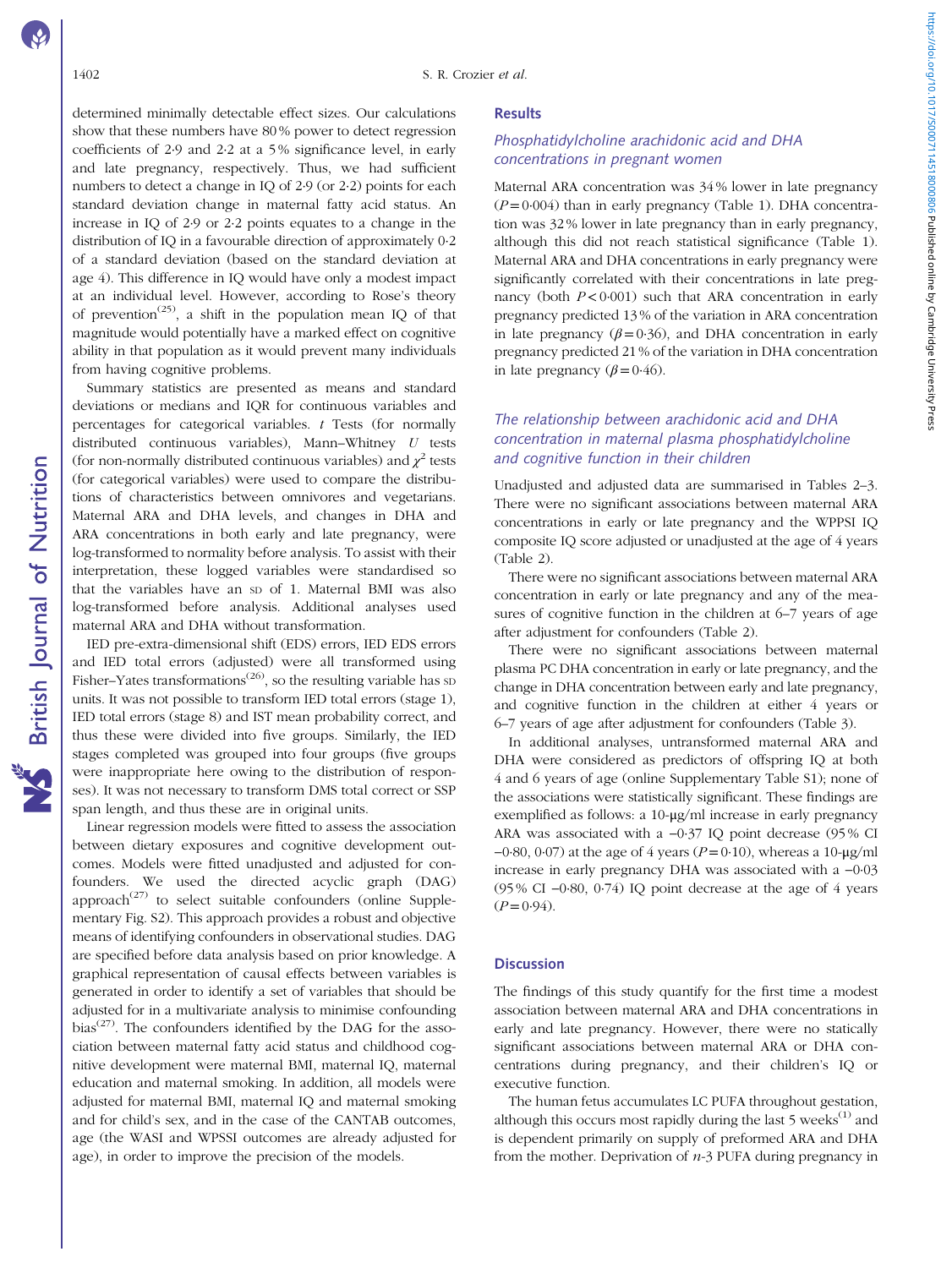### <span id="page-3-0"></span>Table 1. Characteristics of 724 mothers and children studied\*

(Medians and interquartile ranges (IQR); mean values and standard deviations; numbers and percentages)

|                                                       | Mother-child pairs studied |        |          |               |
|-------------------------------------------------------|----------------------------|--------|----------|---------------|
|                                                       | n                          | Median |          | <b>IQR</b>    |
| Mother                                                |                            |        |          |               |
| Age at child's birth (years)                          | 724                        |        |          |               |
| Mean                                                  |                            |        | $31 - 1$ |               |
| SD                                                    |                            |        | $3-6$    |               |
| Educational attainment; qualifications $\geq$ A-level | 723                        |        |          |               |
| n                                                     |                            |        | 456      |               |
| $\%$                                                  |                            |        | $63-1$   |               |
| IQ, child age 4 years                                 | 260                        |        |          |               |
| Mean                                                  |                            |        | 107.8    |               |
| SD                                                    |                            |        | $12-6$   |               |
| IQ, child age 6 years                                 | 458                        |        |          |               |
| Mean                                                  |                            |        | 104.2    |               |
| SD                                                    |                            |        | $15-8$   |               |
| Smoked in pregnancy                                   | 712                        |        |          |               |
| n                                                     |                            |        | 110      |               |
| $\%$                                                  |                            |        | $15-5$   |               |
| BMI ( $kg/m2$ )                                       | 722                        | 24.4   |          | 21.9, 27.3    |
| Multiparous                                           | 724                        |        |          |               |
| n                                                     |                            |        | 312      |               |
| $\%$                                                  |                            |        | 43.1     |               |
| Duration breast-feeding (weeks)                       | 688                        | 13.0   |          | 1.4, 30.4     |
| Early-pregnancy plasma ARA concentration (µg/ml)      | 584                        | 172    |          | 142, 212      |
| Late-pregnancy plasma ARA concentration (µg/ml)       | 331                        | 113    |          | 86, 147       |
| Early-pregnancy plasma DHA concentration (µg/ml)      | 584                        | 86     |          | 67, 107       |
| Late-pregnancy plasma DHA concentration (µg/ml)       | 331                        | 58     |          | 44, 77        |
| Child                                                 |                            |        |          |               |
| Female                                                | 724                        |        |          |               |
| $\mathsf{n}$                                          |                            |        | 346      |               |
| $\%$                                                  |                            |        | 47.8     |               |
| Gestation at birth (weeks)                            | 724                        | $40-0$ |          | $39.0 - 41.0$ |
| BMI at 4 years ( $kg/m2$ )                            | 260                        | 15.9   |          | $15.1 - 16.7$ |
| BMI at 6-7 years ( $kg/m2$ )                          | 411                        | $15-7$ |          | 14.9, 16.9    |
| Age at 4 years (years)                                | 260                        |        | 4.4      |               |
| Mean                                                  |                            |        | 0.1      |               |
| SD                                                    | 419                        |        |          |               |
| Age at 6-7 years (years)                              |                            |        | 7.0      |               |
| Mean                                                  |                            |        | 0.2      |               |
| SD                                                    |                            |        |          |               |

\* Sample sizes vary owing to outcome-specific missing values.

non-human primates has been shown to induce impaired neurological development in their offspring<sup>[\(5\)](#page-6-0)</sup>. Thus, it may be anticipated that variation in maternal ARA and DHA status, particularly during the third trimester, would be associated with differences in neurocognitive development. Previous studies have shown longitudinal changes in DHA and ARA concentrations during pregnancy<sup> $(15,16)$  $(15,16)$ </sup>. However, they did not report the relationship between maternal DHA or ARA status in early and late gestation. Both studies showed an increase in DHA concentration between early and late gestation, with the exception of Hungarian and Ecuadorian  $\text{cohorts}^{(16)}$  $\text{cohorts}^{(16)}$  $\text{cohorts}^{(16)}$ . In contrast to cohorts studied previously in the  $UK^{(15,16)}$  $UK^{(15,16)}$  $UK^{(15,16)}$ , we found that maternal plasma ARA and DHA concentrations decreased during pregnancy by 34 and 32 %, respectively, although this change in DHA was not significant. The reason for this decrease could not be deduced from the present data. However, these findings suggest a reduction in capacity to supply these PUFA to the developing fetus during a period in which the developing brain acquires substantial amounts of ARA and DHA<sup>[\(1\)](#page-6-0)</sup>.

The present study reports for the first time that there were no significant associations between maternal ARA and DHA status in early or late pregnancy, and measures of executive function and IQ in children. These findings suggest that, within the range of this cohort, variation in concentrations of these fatty acids in maternal blood during pregnancy exerts at most a minor influence on neurocognitive development in children. This suggestion is supported by the findings of studies in which pregnant women took a DHA supplement during pregnancy, which showed no significant effect on psychomotor, mental development or behavioural scores at  $18$  months<sup>[\(28](#page-7-0),[29](#page-7-0))</sup>, or on executive function at the age of 2 years<sup> $(29)$  $(29)$ </sup>. However, others have reported improved attention at the age of 5 years<sup>[\(30\)](#page-7-0)</sup>. Moreover, a systematic review of eight randomised controlled trials failed to detect a significant effect of maternal supplementation with DHA during breast-feeding on neurocognitive outcomes<sup> $(31)$  $(31)$ </sup>. However, because this study did not investigate the nutrition of the children in the period between birth and the ages at which they were studied, postnatal dietary intakes of preformed ARA and DHA may have ameliorated any deficit in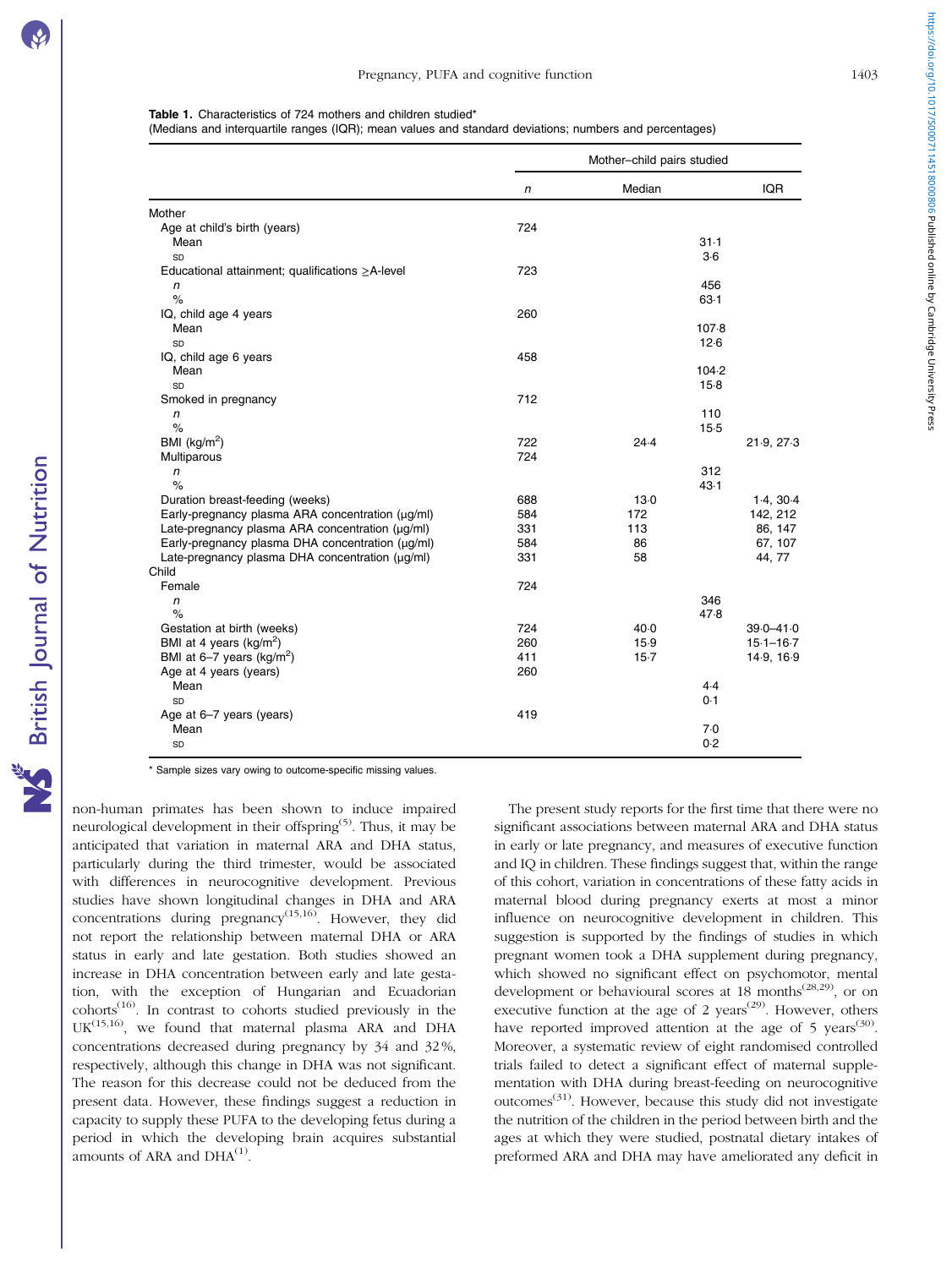NS British Journal of Nutrition

<span id="page-4-0"></span>Table 2. Maternal plasma phosphatidylcholine arachidonic acid concentration as a predictor of cognitive outcomes\* (Linear regression coefficients  $(\beta)$  and 95% confidence intervals)

| $\beta$<br>95% CI<br>P<br>β<br>95 % CI<br>P<br>n<br>n<br>4 years WPPSI IQ<br>$-2.24$<br>$-4.56, 0.07$<br>0.06<br>146<br>$-2.00$<br>$-4.33, 0.34$<br>0.09<br>146<br>Early pregnancy (SD)<br>0.40<br>$-1.22, 2.02$<br>0.63<br>253<br>0.39<br>0.62<br>253<br>$-1.16, 1.94$<br>Late pregnancy (SD)<br>3.10<br>0.36, 5.85<br>0.03<br>139<br>2.74<br>$-0.05, 5.52$<br>0.05<br>139<br>Late-early pregnancy change (SD)<br>6-7 years WASI<br>414<br>Early pregnancy (SD)<br>$-0.30$<br>$-1.74, 1.14$<br>0.68<br>432<br>0.14<br>$-1.18, 1.45$<br>0.84<br>$-2.15$<br>$-6.53.2.22$<br>0.33<br>77<br>$-1.27$<br>$-5.78, 3.25$<br>0.58<br>Late pregnancy (SD)<br>76<br>$-0.23$<br>$-4.59, 4.13$<br>0.92<br>51<br>0.66<br>0.75<br>50<br>Late-early pregnancy change (SD)<br>$-3.57, 4.89$<br>6-7 years CANTAB DMS total correct (12-s delay)<br>$-0.08, 0.16$<br>0.47<br>393<br>0.06<br>$-0.06, 0.19$<br>0.32<br>375<br>Early pregnancy (SD)<br>0.04<br>0.73<br>73<br>$-0.00$<br>0.98<br>Late pregnancy (SD)<br>$-0.06$<br>$-0.39, 0.27$<br>$-0.38, 0.37$<br>72<br>0.07<br>$-0.44, 0.58$<br>0.79<br>47<br>0.24<br>$-0.42, 0.90$<br>0.47<br>46<br>Late-early pregnancy change (SD)<br>6-7 years CANTAB IED pre-EDS errors (z score)<br>392<br>0.02<br>0.69<br>374<br>Early pregnancy (SD)<br>0.02<br>$-0.07, 0.12$<br>0.65<br>$-0.08, 0.12$<br>0.20<br>0.16<br>73<br>0.14<br>$-0.18, 0.46$<br>0.37<br>72<br>Late pregnancy (SD)<br>$-0.08, 0.47$<br>0.23<br>$-0.19, 0.65$<br>0.27<br>47<br>0.01<br>$-0.55, 0.57$<br>0.96<br>46<br>Late-early pregnancy change (SD)<br>6-7 years CANTAB IED EDS errors |
|----------------------------------------------------------------------------------------------------------------------------------------------------------------------------------------------------------------------------------------------------------------------------------------------------------------------------------------------------------------------------------------------------------------------------------------------------------------------------------------------------------------------------------------------------------------------------------------------------------------------------------------------------------------------------------------------------------------------------------------------------------------------------------------------------------------------------------------------------------------------------------------------------------------------------------------------------------------------------------------------------------------------------------------------------------------------------------------------------------------------------------------------------------------------------------------------------------------------------------------------------------------------------------------------------------------------------------------------------------------------------------------------------------------------------------------------------------------------------------------------------------------------------------------------------------------------------------------|
|                                                                                                                                                                                                                                                                                                                                                                                                                                                                                                                                                                                                                                                                                                                                                                                                                                                                                                                                                                                                                                                                                                                                                                                                                                                                                                                                                                                                                                                                                                                                                                                        |
|                                                                                                                                                                                                                                                                                                                                                                                                                                                                                                                                                                                                                                                                                                                                                                                                                                                                                                                                                                                                                                                                                                                                                                                                                                                                                                                                                                                                                                                                                                                                                                                        |
|                                                                                                                                                                                                                                                                                                                                                                                                                                                                                                                                                                                                                                                                                                                                                                                                                                                                                                                                                                                                                                                                                                                                                                                                                                                                                                                                                                                                                                                                                                                                                                                        |
|                                                                                                                                                                                                                                                                                                                                                                                                                                                                                                                                                                                                                                                                                                                                                                                                                                                                                                                                                                                                                                                                                                                                                                                                                                                                                                                                                                                                                                                                                                                                                                                        |
|                                                                                                                                                                                                                                                                                                                                                                                                                                                                                                                                                                                                                                                                                                                                                                                                                                                                                                                                                                                                                                                                                                                                                                                                                                                                                                                                                                                                                                                                                                                                                                                        |
|                                                                                                                                                                                                                                                                                                                                                                                                                                                                                                                                                                                                                                                                                                                                                                                                                                                                                                                                                                                                                                                                                                                                                                                                                                                                                                                                                                                                                                                                                                                                                                                        |
|                                                                                                                                                                                                                                                                                                                                                                                                                                                                                                                                                                                                                                                                                                                                                                                                                                                                                                                                                                                                                                                                                                                                                                                                                                                                                                                                                                                                                                                                                                                                                                                        |
|                                                                                                                                                                                                                                                                                                                                                                                                                                                                                                                                                                                                                                                                                                                                                                                                                                                                                                                                                                                                                                                                                                                                                                                                                                                                                                                                                                                                                                                                                                                                                                                        |
|                                                                                                                                                                                                                                                                                                                                                                                                                                                                                                                                                                                                                                                                                                                                                                                                                                                                                                                                                                                                                                                                                                                                                                                                                                                                                                                                                                                                                                                                                                                                                                                        |
|                                                                                                                                                                                                                                                                                                                                                                                                                                                                                                                                                                                                                                                                                                                                                                                                                                                                                                                                                                                                                                                                                                                                                                                                                                                                                                                                                                                                                                                                                                                                                                                        |
|                                                                                                                                                                                                                                                                                                                                                                                                                                                                                                                                                                                                                                                                                                                                                                                                                                                                                                                                                                                                                                                                                                                                                                                                                                                                                                                                                                                                                                                                                                                                                                                        |
|                                                                                                                                                                                                                                                                                                                                                                                                                                                                                                                                                                                                                                                                                                                                                                                                                                                                                                                                                                                                                                                                                                                                                                                                                                                                                                                                                                                                                                                                                                                                                                                        |
|                                                                                                                                                                                                                                                                                                                                                                                                                                                                                                                                                                                                                                                                                                                                                                                                                                                                                                                                                                                                                                                                                                                                                                                                                                                                                                                                                                                                                                                                                                                                                                                        |
|                                                                                                                                                                                                                                                                                                                                                                                                                                                                                                                                                                                                                                                                                                                                                                                                                                                                                                                                                                                                                                                                                                                                                                                                                                                                                                                                                                                                                                                                                                                                                                                        |
|                                                                                                                                                                                                                                                                                                                                                                                                                                                                                                                                                                                                                                                                                                                                                                                                                                                                                                                                                                                                                                                                                                                                                                                                                                                                                                                                                                                                                                                                                                                                                                                        |
|                                                                                                                                                                                                                                                                                                                                                                                                                                                                                                                                                                                                                                                                                                                                                                                                                                                                                                                                                                                                                                                                                                                                                                                                                                                                                                                                                                                                                                                                                                                                                                                        |
|                                                                                                                                                                                                                                                                                                                                                                                                                                                                                                                                                                                                                                                                                                                                                                                                                                                                                                                                                                                                                                                                                                                                                                                                                                                                                                                                                                                                                                                                                                                                                                                        |
|                                                                                                                                                                                                                                                                                                                                                                                                                                                                                                                                                                                                                                                                                                                                                                                                                                                                                                                                                                                                                                                                                                                                                                                                                                                                                                                                                                                                                                                                                                                                                                                        |
| 0.08<br>0.22<br>374<br>Early pregnancy (sp)<br>$-0.02, 0.17$<br>0.12<br>392<br>0.06<br>$-0.04, 0.16$                                                                                                                                                                                                                                                                                                                                                                                                                                                                                                                                                                                                                                                                                                                                                                                                                                                                                                                                                                                                                                                                                                                                                                                                                                                                                                                                                                                                                                                                                   |
| 0.32<br>0.11<br>$-0.14, 0.36$<br>0.38<br>73<br>0.14<br>$-0.14, 0.43$<br>72<br>Late pregnancy (SD)                                                                                                                                                                                                                                                                                                                                                                                                                                                                                                                                                                                                                                                                                                                                                                                                                                                                                                                                                                                                                                                                                                                                                                                                                                                                                                                                                                                                                                                                                      |
| 47<br>0.11<br>$-0.31, 0.52$<br>0.61<br>0.21<br>$-0.34, 0.76$<br>0.44<br>46<br>Late-early pregnancy change (SD)                                                                                                                                                                                                                                                                                                                                                                                                                                                                                                                                                                                                                                                                                                                                                                                                                                                                                                                                                                                                                                                                                                                                                                                                                                                                                                                                                                                                                                                                         |
| 6-7 years CANTAB IED total errors (stage 1) in 5 groups                                                                                                                                                                                                                                                                                                                                                                                                                                                                                                                                                                                                                                                                                                                                                                                                                                                                                                                                                                                                                                                                                                                                                                                                                                                                                                                                                                                                                                                                                                                                |
| $-0.04$<br>$-0.03$<br>372<br>Early pregnancy (sp)<br>$-0.15, 0.07$<br>0.43<br>390<br>$-0.15, 0.08$<br>0.59                                                                                                                                                                                                                                                                                                                                                                                                                                                                                                                                                                                                                                                                                                                                                                                                                                                                                                                                                                                                                                                                                                                                                                                                                                                                                                                                                                                                                                                                             |
| 0.24<br>73<br>0.23<br>$-0.15, 0.61$<br>0.23<br>Late pregnancy (SD)<br>0.20<br>$-0.13, 0.53$<br>72                                                                                                                                                                                                                                                                                                                                                                                                                                                                                                                                                                                                                                                                                                                                                                                                                                                                                                                                                                                                                                                                                                                                                                                                                                                                                                                                                                                                                                                                                      |
| Late-early pregnancy change (SD)<br>0.57<br>0.08, 1.06<br>0.02<br>47<br>0.64<br>$-0.01, 1.29$<br>0.05<br>46                                                                                                                                                                                                                                                                                                                                                                                                                                                                                                                                                                                                                                                                                                                                                                                                                                                                                                                                                                                                                                                                                                                                                                                                                                                                                                                                                                                                                                                                            |
| 6-7 years CANTAB IED total errors (stage 8) in 5 groups                                                                                                                                                                                                                                                                                                                                                                                                                                                                                                                                                                                                                                                                                                                                                                                                                                                                                                                                                                                                                                                                                                                                                                                                                                                                                                                                                                                                                                                                                                                                |
| $-0.03, 0.24$<br>0.13<br>390<br>0.07<br>0.33<br>372<br>Early pregnancy (SD)<br>0.10<br>$-0.07, 0.21$                                                                                                                                                                                                                                                                                                                                                                                                                                                                                                                                                                                                                                                                                                                                                                                                                                                                                                                                                                                                                                                                                                                                                                                                                                                                                                                                                                                                                                                                                   |
| 0.25<br>0.17<br>$-0.22, 0.56$<br>0.40<br>73<br>0.25<br>$-0.19, 0.69$<br>72<br>Late pregnancy (SD)                                                                                                                                                                                                                                                                                                                                                                                                                                                                                                                                                                                                                                                                                                                                                                                                                                                                                                                                                                                                                                                                                                                                                                                                                                                                                                                                                                                                                                                                                      |
| 0.19<br>47<br>0.37<br>0.39<br>46<br>Late-early pregnancy change (SD)<br>$-0.44, 0.82$<br>0.55<br>$-0.49, 1.23$                                                                                                                                                                                                                                                                                                                                                                                                                                                                                                                                                                                                                                                                                                                                                                                                                                                                                                                                                                                                                                                                                                                                                                                                                                                                                                                                                                                                                                                                         |
| 6-7 years CANTAB IED total errors (adjusted)                                                                                                                                                                                                                                                                                                                                                                                                                                                                                                                                                                                                                                                                                                                                                                                                                                                                                                                                                                                                                                                                                                                                                                                                                                                                                                                                                                                                                                                                                                                                           |
| 0.06<br>0.17<br>392<br>0.46<br>374<br>Early pregnancy (sp)<br>$-0.03, 0.16$<br>0.04<br>$-0.06, 0.13$                                                                                                                                                                                                                                                                                                                                                                                                                                                                                                                                                                                                                                                                                                                                                                                                                                                                                                                                                                                                                                                                                                                                                                                                                                                                                                                                                                                                                                                                                   |
| 73<br>0.08<br>Late pregnancy (SD)<br>0.27<br>0.00, 0.53<br>0.05<br>0.27<br>$-0.04.0.57$<br>72                                                                                                                                                                                                                                                                                                                                                                                                                                                                                                                                                                                                                                                                                                                                                                                                                                                                                                                                                                                                                                                                                                                                                                                                                                                                                                                                                                                                                                                                                          |
| 0.24<br>47<br>0.23<br>$-0.28, 0.75$<br>0.37<br>46<br>Late-early pregnancy change (SD)<br>$-0.15, 0.63$<br>0.22                                                                                                                                                                                                                                                                                                                                                                                                                                                                                                                                                                                                                                                                                                                                                                                                                                                                                                                                                                                                                                                                                                                                                                                                                                                                                                                                                                                                                                                                         |
| 6-7 years CANTAB IED stages completed in 4 groups                                                                                                                                                                                                                                                                                                                                                                                                                                                                                                                                                                                                                                                                                                                                                                                                                                                                                                                                                                                                                                                                                                                                                                                                                                                                                                                                                                                                                                                                                                                                      |
| $-0.09$<br>$-0.18, -0.00$<br>0.04<br>392<br>$-0.06$<br>$-0.15, 0.03$<br>0.16<br>374<br>Early pregnancy (SD)                                                                                                                                                                                                                                                                                                                                                                                                                                                                                                                                                                                                                                                                                                                                                                                                                                                                                                                                                                                                                                                                                                                                                                                                                                                                                                                                                                                                                                                                            |
| 73<br>$-0.25$<br>0.09<br>$-0.22$<br>$-0.48, 0.03$<br>0.08<br>$-0.53, 0.04$<br>72<br>Late pregnancy (SD)                                                                                                                                                                                                                                                                                                                                                                                                                                                                                                                                                                                                                                                                                                                                                                                                                                                                                                                                                                                                                                                                                                                                                                                                                                                                                                                                                                                                                                                                                |
| 47<br>$-0.32$<br>46<br>Late-early pregnancy change (SD)<br>$-0.19$<br>$-0.58, 0.21$<br>0.35<br>$-0.83, 0.20$<br>0.22                                                                                                                                                                                                                                                                                                                                                                                                                                                                                                                                                                                                                                                                                                                                                                                                                                                                                                                                                                                                                                                                                                                                                                                                                                                                                                                                                                                                                                                                   |
| 6-7 years CANTAB SSP span length                                                                                                                                                                                                                                                                                                                                                                                                                                                                                                                                                                                                                                                                                                                                                                                                                                                                                                                                                                                                                                                                                                                                                                                                                                                                                                                                                                                                                                                                                                                                                       |
| Early pregnancy (SD)<br>$-0.04$<br>$-0.13, 0.05$<br>0.35<br>374<br>$-0.01$<br>$-0.10, 0.08$<br>0.83<br>356                                                                                                                                                                                                                                                                                                                                                                                                                                                                                                                                                                                                                                                                                                                                                                                                                                                                                                                                                                                                                                                                                                                                                                                                                                                                                                                                                                                                                                                                             |
| $-0.11$<br>70<br>$-0.02$<br>$-0.29.0.25$<br>0.89<br>69<br>$-0.37, 0.15$<br>0.41<br>Late pregnancy (SD)                                                                                                                                                                                                                                                                                                                                                                                                                                                                                                                                                                                                                                                                                                                                                                                                                                                                                                                                                                                                                                                                                                                                                                                                                                                                                                                                                                                                                                                                                 |
| $-0.46$<br>0.03<br>45<br>$-0.25$<br>0.31<br>44<br>Late-early pregnancy change (SD)<br>$-0.88, -0.04$<br>$-0.74, 0.24$                                                                                                                                                                                                                                                                                                                                                                                                                                                                                                                                                                                                                                                                                                                                                                                                                                                                                                                                                                                                                                                                                                                                                                                                                                                                                                                                                                                                                                                                  |
| 6-7 years CANTAB IST mean prob. correct (win condition fixed) in 5 groups                                                                                                                                                                                                                                                                                                                                                                                                                                                                                                                                                                                                                                                                                                                                                                                                                                                                                                                                                                                                                                                                                                                                                                                                                                                                                                                                                                                                                                                                                                              |
| 340<br>Early pregnancy (sp)<br>$-0.05$<br>$-0.19, 0.10$<br>0.52<br>357<br>$-0.03$<br>$-0.18, 0.12$<br>0.69                                                                                                                                                                                                                                                                                                                                                                                                                                                                                                                                                                                                                                                                                                                                                                                                                                                                                                                                                                                                                                                                                                                                                                                                                                                                                                                                                                                                                                                                             |
| 27<br>27<br>Late pregnancy (SD)<br>$-0.13$<br>$-0.80, 0.53$<br>0.69<br>0.33<br>$-0.47, 1.14$<br>0.40                                                                                                                                                                                                                                                                                                                                                                                                                                                                                                                                                                                                                                                                                                                                                                                                                                                                                                                                                                                                                                                                                                                                                                                                                                                                                                                                                                                                                                                                                   |
| 20<br>$-0.19$<br>0.60<br>20<br>0.48<br>0.36<br>Late-early pregnancy change (SD)<br>$-0.93, 0.56$<br>$-0.61, 1.56$                                                                                                                                                                                                                                                                                                                                                                                                                                                                                                                                                                                                                                                                                                                                                                                                                                                                                                                                                                                                                                                                                                                                                                                                                                                                                                                                                                                                                                                                      |

WPPSI, Wechsler Preschool and Primary Scale of Intelligence; IQ, intelligence quotient; WASI, Wechsler Abbreviated Scale of Intelligence; CANTAB, Cambridge Neuropsychological Test Automated Battery; DMS, delayed matching to sample; IED, intra/extra-dimensional shift; EDS, extra-dimensional shift; SSP, Spatial Span; IST, Information Sampling Task.

Sample sizes varied for specific variables because of outcome-specific missing values. Data were adjusted for maternal BMI, maternal IQ, maternal education, maternal smoking, child's sex and (for CANTAB outcomes) child's age.

accumulation of these fatty acids in the central nervous system. For example, diet quality has been shown to be associated positively with neurodevelopment at the age of 4 years in the present cohort<sup> $(23)$  $(23)$ </sup>, and this may compensate for variations in DHA and ARA status in pregnancy

One possible explanation for the absence of significant associations between maternal ARA and DHA status and neurocognitive outcomes in the children is that the range of concentrations of these fatty acids reported here were sufficient to support normal brain development. Alternatively, it is possible that physiological processes may compensate for low PUFA concentrations in the mothers, thus protecting the development of the fetal brain from any negative effects of sub-optimal

accumulation of DHA or ARA. For example, women have greater capacity for DHA synthesis<sup>([32](#page-7-0))</sup> and maintain higher ARA and DHA status than men<sup> $(33)$  $(33)$ </sup>, and thus conversion of essential fatty acids to longer-chain PUFA may compensate for low dietary intakes of preformed DHA and ARA. Furthermore, pregnancy has been associated with a specific increase in DHA in plasma  $PC^{(15,16)}$  $PC^{(15,16)}$  $PC^{(15,16)}$ , which has been shown in animal models to involve changes in the specificity of phospholipid biosynthesis<sup>[\(18\)](#page-6-0)</sup> and increased expression of genes involved in conversion of essential fatty acids to longer-chain PUFA $^{(35,36)}$  $^{(35,36)}$  $^{(35,36)}$ . There is also evidence of biomagnification of DHA by the placenta, leading to a higher concentration in the fetus compared with the mother<sup> $(37)$  $(37)$ </sup>.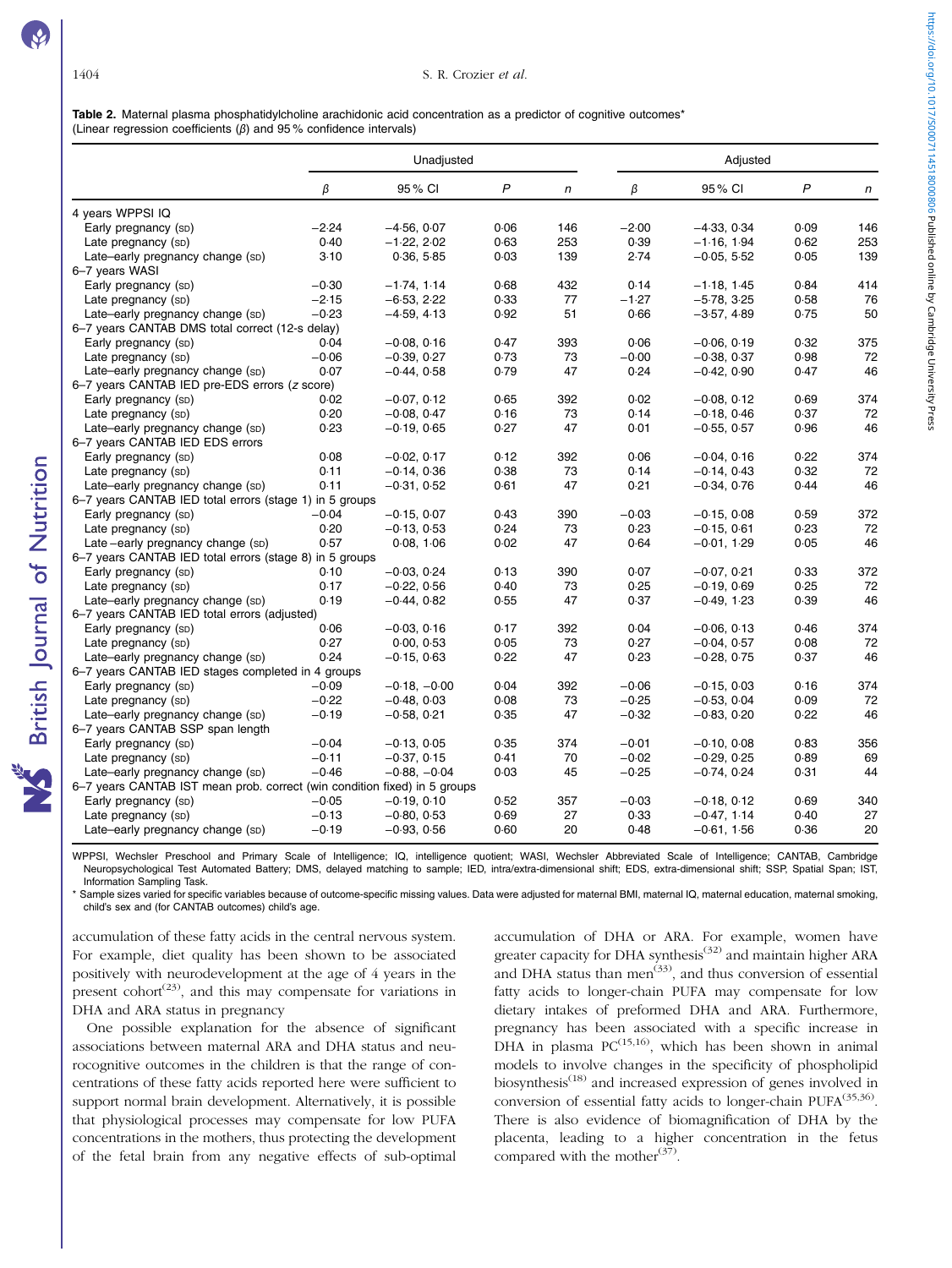<span id="page-5-0"></span>Table 3. Maternal plasma phosphatidylcholine DHA concentration as predictor of cognitive outcomes\* (Linear regression coefficients  $(\beta)$  and 95% confidence intervals)

|                                                                           |         | Unadjusted    |      |     |         | Adjusted      |      |              |  |
|---------------------------------------------------------------------------|---------|---------------|------|-----|---------|---------------|------|--------------|--|
|                                                                           | β       | 95% CI        | P    | n   | β       | 95% CI        | P    | $\mathsf{n}$ |  |
| 4 years WPPSI IQ                                                          |         |               |      |     |         |               |      |              |  |
| Early pregnancy (SD)                                                      | 0.25    | $-2.01, 2.51$ | 0.83 | 146 | $-0.03$ | $-2.29, 2.23$ | 0.98 | 146          |  |
| Late pregnancy (SD)                                                       | 1.97    | 0.35, 3.60    | 0.02 | 253 | 1.13    | $-0.43, 2.69$ | 0.15 | 253          |  |
| Late-early pregnancy change (SD)                                          | 2.10    | $-0.58, 4.78$ | 0.12 | 139 | 1.66    | $-1.04, 4.37$ | 0.23 | 139          |  |
| 6-7 years WASI                                                            |         |               |      |     |         |               |      |              |  |
| Early pregnancy (SD)                                                      | 1.79    | 0.34, 3.23    | 0.02 | 432 | 0.87    | $-0.46, 2.20$ | 0.20 | 414          |  |
| Late pregnancy (SD)                                                       | 1.09    | $-3.19, 5.38$ | 0.61 | 77  | $-0.86$ | $-5.03, 3.31$ | 0.68 | 76           |  |
| Late-early pregnancy change (SD)                                          | 1.76    | $-2.58, 6.10$ | 0.42 | 51  | 1.02    | $-3.10, 5.14$ | 0.62 | 50           |  |
| 6-7 years CANTAB DMS total correct (12-s delay)                           |         |               |      |     |         |               |      |              |  |
| Early pregnancy (SD)                                                      | 0.06    | $-0.06, 0.18$ | 0.32 | 393 | 0.07    | $-0.06, 0.20$ | 0.28 | 375          |  |
| Late pregnancy (SD)                                                       | $-0.18$ | $-0.51, 0.14$ | 0.26 | 73  | $-0.15$ | $-0.50, 0.19$ | 0.38 | 72           |  |
| Late-early pregnancy change (SD)                                          | $-0.04$ | $-0.57, 0.50$ | 0.89 | 47  | $-0.09$ | $-0.70, 0.52$ | 0.77 | 46           |  |
| 6-7 years CANTAB IED pre-EDS errors (z score)                             |         |               |      |     |         |               |      |              |  |
| Early pregnancy (sp)                                                      | 0.05    | $-0.05, 0.14$ | 0.31 | 392 | 0.07    | $-0.03, 0.17$ | 0.18 | 374          |  |
| Late pregnancy (SD)                                                       | 0.23    | $-0.04, 0.50$ | 0.09 | 73  | 0.24    | $-0.05, 0.53$ | 0.11 | 72           |  |
| Late-early pregnancy change (SD)                                          | 0.12    | $-0.33, 0.56$ | 0.60 | 47  | 0.01    | $-0.50, 0.52$ | 0.97 | 46           |  |
| 6-7 years CANTAB IED EDS errors                                           |         |               |      |     |         |               |      |              |  |
| Early pregnancy (SD)                                                      | 0.01    | $-0.09, 0.10$ | 0.90 | 392 | 0.01    | $-0.09, 0.11$ | 0.87 | 374          |  |
| Late pregnancy (SD)                                                       | $-0.08$ | $-0.33, 0.16$ | 0.50 | 73  | $-0.07$ | $-0.33, 0.20$ | 0.61 | 72           |  |
| Late-early pregnancy change (SD)                                          | $-0.12$ | $-0.55, 0.31$ | 0.57 | 47  | $-0.14$ | $-0.65, 0.37$ | 0.59 | 46           |  |
| 6-7 years CANTAB IED total errors (stage 1) in 5 groups                   |         |               |      |     |         |               |      |              |  |
| Early pregnancy (SD)                                                      | $-0.06$ | $-0.17, 0.05$ | 0.28 | 390 | $-0.06$ | $-0.17, 0.06$ | 0.33 | 372          |  |
| Late pregnancy (SD)                                                       | 0.21    | $-0.12, 0.53$ | 0.21 | 73  | 0.19    | $-0.16, 0.54$ | 0.29 | 72           |  |
| Late-early pregnancy change (SD)                                          | 0.40    | $-0.13, 0.93$ | 0.14 | 47  | 0.35    | $-0.26, 0.97$ | 0.25 | 46           |  |
| 6-7 years CANTAB IED total errors (stage 8) in 5 groups                   |         |               |      |     |         |               |      |              |  |
| Early pregnancy (SD)                                                      | 0.00    | $-0.14, 0.14$ | 0.99 | 390 | $-0.01$ | $-0.15, 0.13$ | 0.90 | 372          |  |
| Late pregnancy (SD)                                                       | $-0.23$ | $-0.61, 0.15$ | 0.23 | 73  | $-0.19$ | $-0.59, 0.22$ | 0.37 | 72           |  |
| Late-early pregnancy change (SD)                                          | $-0.36$ | $-1.02, 0.29$ | 0.27 | 47  | $-0.41$ | $-1.19, 0.38$ | 0.30 | 46           |  |
| 6-7 years CANTAB IED total errors (adjusted)                              |         |               |      |     |         |               |      |              |  |
| Early pregnancy (SD)                                                      | 0.03    | $-0.06, 0.13$ | 0.49 | 392 | 0.04    | $-0.06, 0.13$ | 0.43 | 374          |  |
| Late pregnancy (SD)                                                       | 0.02    | $-0.24, 0.29$ | 0.85 | 73  | 0.04    | $-0.24, 0.33$ | 0.76 | 72           |  |
| Late-early pregnancy change (SD)                                          | $-0.10$ | $-0.52, 0.31$ | 0.62 | 47  | $-0.17$ | $-0.64, 0.30$ | 0.47 | 46           |  |
| 6-7 years CANTAB IED stages completed in 4 groups                         |         |               |      |     |         |               |      |              |  |
| Early pregnancy (SD)                                                      | $-0.03$ | $-0.12, 0.05$ | 0.44 | 392 | $-0.02$ | $-0.11, 0.07$ | 0.62 | 374          |  |
| Late pregnancy (SD)                                                       | 0.15    | $-0.10, 0.40$ | 0.24 | 73  | 0.13    | $-0.14, 0.40$ | 0.34 | 72           |  |
| Late-early pregnancy change (SD)                                          | 0.19    | $-0.22, 0.61$ | 0.35 | 47  | 0.16    | $-0.31, 0.64$ | 0.49 | 46           |  |
| 6-7 years CANTAB SSP span length                                          |         |               |      |     |         |               |      |              |  |
| Early pregnancy (SD)                                                      | 0.05    | $-0.04, 0.14$ | 0.29 | 374 | 0.05    | $-0.04, 0.14$ | 0.28 | 356          |  |
| Late pregnancy (SD)                                                       | 0.23    | $-0.02, 0.49$ | 0.07 | 70  | 0.19    | $-0.06.0.44$  | 0.13 | 69           |  |
| Late-early pregnancy change (SD)                                          | $-0.27$ | $-0.73, 0.18$ | 0.24 | 45  | $-0.29$ | $-0.74, 0.15$ | 0.19 | 44           |  |
| 6-7 years CANTAB IST mean prob. correct (win condition fixed) in 5 groups |         |               |      |     |         |               |      |              |  |
| Early pregnancy (SD)                                                      | 0.00    | $-0.15, 0.15$ | 0.99 | 357 | $-0.02$ | $-0.18, 0.14$ | 0.79 | 340          |  |
| Late pregnancy (SD)                                                       | 0.12    | $-0.44, 0.67$ | 0.67 | 27  | 0.18    | $-0.48, 0.84$ | 0.57 | 27           |  |
| Late-early pregnancy change (SD)                                          | $-0.21$ | $-1.31, 0.88$ | 0.68 | 20  | 0.06    | $-1.29, 1.42$ | 0.92 | 20           |  |

WPPSI, Wechsler Preschool and Primary Scale of Intelligence; IQ, intelligence quotient; WASI, Wechsler Abbreviated Scale of Intelligence; CANTAB, Cambridge Neuropsychological Test Automated Battery; DMS, delayed matching to sample; IED, intra/extra-dimensional shift; SSP, Spatial Span; IST, Information Sampling Task.

Sample sizes varied for specific variables because of outcome-specific missing values. Data were adjusted for maternal BMI, maternal IQ, maternal education, maternal smoking, child's sex and (for CANTAB outcomes) child's age.

Strengths of the study include assessment of a range of cognitive outcomes and the availability of measurements of maternal PUFA status in both early and late pregnancy. There was detailed information about potential maternal confounding factors known to influence the cognition of children including maternal education and IQ, smoking and BMI. Limitations of the study include that there was no information about the home environment. Consequently, we were not able to take into account factors that can influence IQ, such as parenting style and the cognitive stimulation of the children. The children who were followed up were a sub-sample of the original cohort and some did not participate in all the tests. As the present findings are from data collected in a cohort study and all the participants with data on fatty acid composition and cognitive function were included in our analysis, we were not able to collect further data to increase sample size; our modest sample size could have contributed to the null findings.

Overall, the findings of this study suggest that maternal ARA and DHA status in early or late pregnancy in the range found in this cohort are unlikely to have major influences on neurocognitive function in the children. Consequently, in this group of healthy children of mothers consuming an omnivorous diet, maternal DHA and ARA status during pregnancy appeared to be adequate for development of cognitive function.

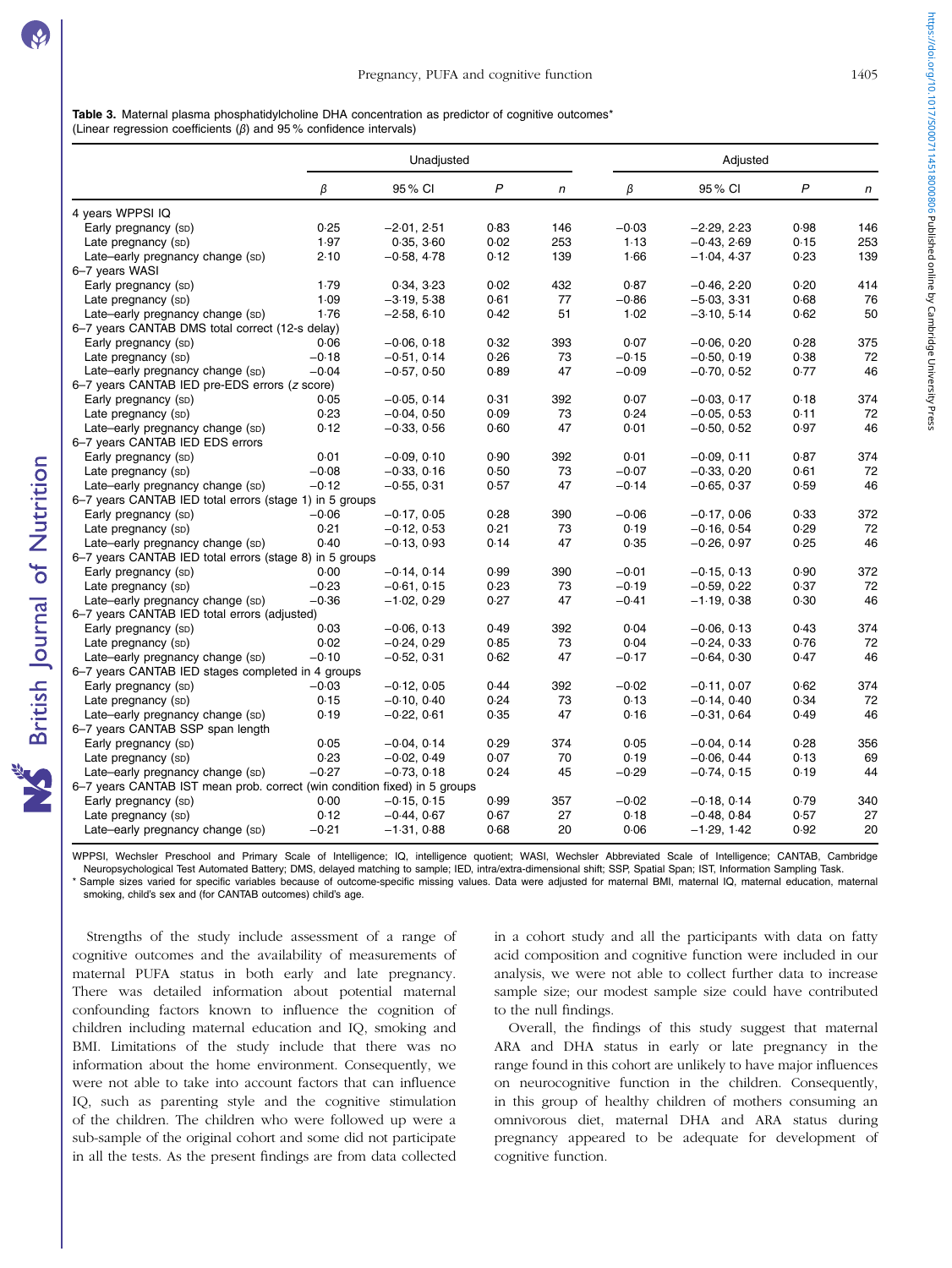### <span id="page-6-0"></span>Acknowledgements

This work was supported by grants from the Medical Research Council (MC\_U147585827, MC\_ST\_U12055), British Heart Foundation (RG/07/009), Food Standards Agency, NIHR Southampton Biomedical Research Centre, University of Southampton and University Hospital Southampton NHS Foundation Trust and NIHR Musculoskeletal Biomedical Research Unit, University of Oxford. K. M. G., H. M. I., N. C. H. and C. C. are supported by the National Institute for Health Research through the NIHR Southampton Biomedical Research Centre and by the European Union's Seventh Framework Programme (FP7/2007-2013), projects EarlyNutrition and ODIN under grant agreement nos 289346 and 613977. K. M. G. is also supported by the NIHR as an NIHR Senior Investigator (NF-SI-0515-10042) and through the European Union's Erasmus + Capacity-Building ENeA<sup>SEA</sup> Project.

The author's responsibilities were as follows: G. C. B. had primary responsibility for the final content of the manuscript; G. C. B., K. M. G. and S. R. C. wrote the manuscript and participated in the design of the study; S. R. C. analysed the data; C. M. S., H. L. F., C. R. G., S. M. R., H. M. I., J. B., N. C. H. and the SWS study group conducted the research; P. C. C., G. C. B., K. M. G. and C. C. oversaw the study. All authors contributed to the interpretation and discussion of the results, and read and approved the final version of the manuscript.

K. M. G. and G. C. B. have received reimbursement for speaking at conferences sponsored by companies selling nutritional products, and are part of an academic consortium that has received research funding from Abbott Nutrition, Nestec and Danone. P. C. C. is a consultant to Danone/Nutricia, DSM, Pronova BioPharma, Cargill and Smartfish and has received speaking honoraria from Danone, DSM, Smartfish and Abbott Nutrition. G. C. B. is an advisor to BASF. None of the other authors had disclosures to report. None of the authors has any conflicts of interest to declare.

### Supplementary material

For supplementary material/s referred to in this article, please visit<https://doi.org/10.1017/S0007114518000806>

### References

- 1. Kuipers RS, Luxwolda MF, Offringa PJ, et al. (2012) Fetal intrauterine whole body linoleic, arachidonic and docosahexaenoic acid contents and accretion rates. Prostaglandins Leukot Essent Fatty Acids 86, 13-20.
- 2. Salem N Jr. & Pawlosky RJ (1992) Docosahexaenoic acid is an essential nutrient in the nervous system. J Nutr Sci Vitaminol (Tokyo) 38, 153–156.
- 3. Farquharson J, Jamieson EC, Abbasi KA, et al. (1995) Effect of diet on the fatty acid composition of the major phospholipids of infant cerebral cortex. Arch Dis Child 72, 198–203.
- 4. Uhl O, Fleddermann M, Hellmuth C, et al. (2016) Phospholipid species in newborn and 4 month old infants after consumption of different formulas or breast milk. PLOS ONE 11, e0162040.
- 5. Neuringer M, Reisbick S & Janowsky J (1994) The role of  $n-3$ fatty acids in visual and cognitive development: current evidence and methods of assessment. J Pediatr 125, S39–S47.
- 6. Reisbick S, Neuringer M, Hasnain R, et al. (1994) Home cage behavior of rhesus monkeys with long-term deficiency of omega-3 fatty acids. Physiol Behav 55, 231–239.
- 7. Lauritzen L, Brambilla P, Mazzocchi A, et al. (2016) DHA effects in brain development and function. Nutrients 8, 6.
- 8. Ghys A, Bakker E, Hornstra G, et al. (2002) Red blood cell and plasma phospholipid arachidonic and docosahexaenoic acid levels at birth and cognitive development at 4 years of age. Early Hum Dev  $69$ , 83-90.
- 9. Krabbendam L, Bakker E, Hornstra G, et al. (2007) Relationship between DHA status at birth and child problem behaviour at 7 years of age. Prostaglandins Leukot Essent Fatty Acids 76, 29–34.
- 10. Bakker EC, Ghys AJ, Kester AD, et al. (2003) Long-chain polyunsaturated fatty acids at birth and cognitive function at 7 y of age. Eur J Clin Nutr 57, 89–95.
- 11. Oken E, Osterdal ML, Gillman MW, et al. (2008) Associations of maternal fish intake during pregnancy and breastfeeding duration with attainment of developmental milestones in early childhood: a study from the Danish National Birth Cohort. Am J Clin Nutr 88, 789–796.
- 12. Oken E, Radesky JS, Wright RO, et al. (2008) Maternal fish intake during pregnancy, blood mercury levels, and child cognition at age 3 years in a US cohort. Am *J Epidemiol* **167**, 1171–1181.
- 13. Hibbeln JR, Davis JM, Steer C, et al. (2007) Maternal seafood consumption in pregnancy and neurodevelopmental outcomes in childhood (ALSPAC study): an observational cohort study. *Lancet* **369**, 578-585.
- 14. Gale CR, Robinson SM, Godfrey KM, et al. (2008) Oily fish intake during pregnancy association with lower hyperactivity but not with higher full-scale IO in offspring. *J Child Psychol* Psychiatry 49, 1061–1068.
- 15. Postle AD, Al MD, Burdge GC, et al. (1995) The composition of individual molecular species of plasma phosphatidylcholine in human pregnancy. *Early HumDev* 43, 47–58.
- 16. Otto SJ, Houwelingen AC, Antal M, et al. (1997) Maternal and neonatal essential fatty acid status in phospholipids:an international comparative study. Eur J Clin Nutr 51, 232-242.
- 17. Meyer BJ, Onyiaodike CC, Brown EA, et al. (2016) Maternal plasma DHA levels increase prior to 29 days post-LH surge in women undergoing frozen embryo transfer: a prospective, observational study of human pregnancy. J Clin Endocrinol Met 101, 1745-1753.
- 18. Burdge GC, Hunt AN & Postle AD (1994) Mechanisms of hepatic phosphatidylcholine synthesis in adult rat: effects of pregnancy. Biochem J 303, 941-947.
- 19. Childs CE, Hoile SP, Burdge GC, et al. (2012) Changes in rat  $n-3$  and  $n-6$  fatty acid composition during pregnancy are associated with progesterone concentrations and hepatic FADS2 expression. Prostaglandins Leukot Essent Fatty Acids 86, 141–147.
- 20. Inskip HM, Godfrey KM, Robinson SM, et al. (2006) Cohort profile: The Southampton Women's Survey. Int J Epidemiol 35, 42–48.
- 21. Burdge GC, Wright P, Jones AE, et al. (2000) A method for separation of phosphatidylcholine, triacylglycerol, nonesterified fatty acids and cholesterol esters from plasma by solid-phase extraction. Br J Nutr 84, 781-787.
- 22. Lillycrop KA, Costello PM, Teh AL, et al. (2015) Association between perinatal methylation of the neuronal differentiation regulator HES1 and later childhood neurocognitive function and behaviour. Int J Epidemiol 44, 1263-1276.